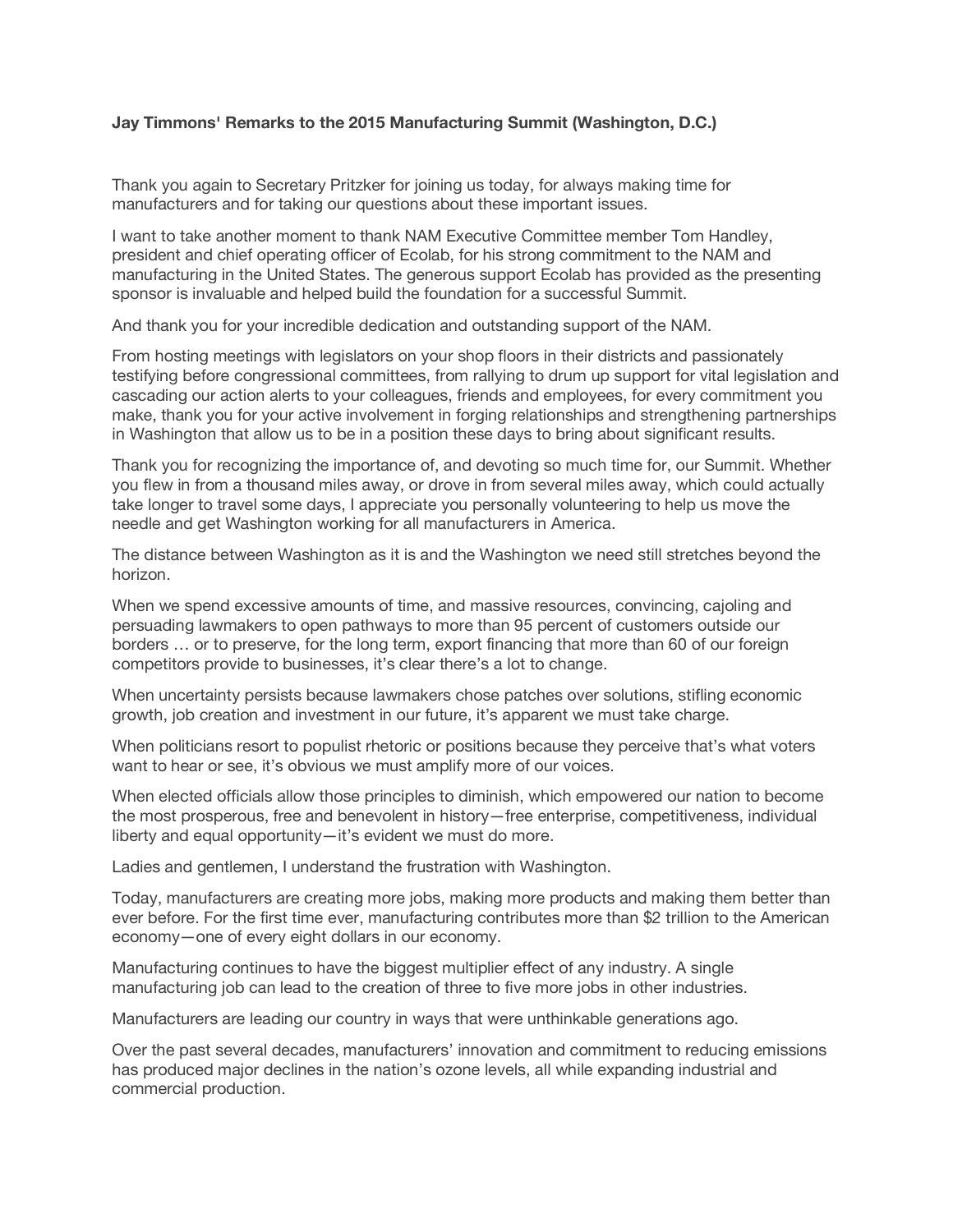We are inventing. We are investing. We are training. We are hiring. We are producing. We are delivering for America.

And Washington hasn't done enough for far too long. Despite our progress, our nation has fallen behind by standing still—on trade, on tax policy, on infrastructure, on regulatory reform.

But here and now—during this Summit—we have a great opportunity to turn the tide. Legislation on many of our priorities—is moving on Capitol Hill. And, when you visit congressional offices in a few short minutes, you can be the difference between success and failure.

We have to seize this moment of opportunity. We can't let it slip away.

Your personal appeals explaining the importance of trade, including how it relates to the number of people you employ, can push the House to pass Trade Promotion Authority and send it to the President's desk. It can also push Congress to secure a long-term reauthorization of the Export-Import Bank—and make it clear that America is "Open for Business."

By discussing ways our tax system inhibits your growth and harms your competitiveness, we'll make strides toward comprehensive tax reform and obtaining a permanent R&D credit.

No one is better positioned than you to explain the urgent need for a multiyear surface transportation authorization—to reclaim the world-beating, pioneering tradition that will drive sustained prosperity for everyone.

And when it comes to regulations, whether it's unwise and unduly costly ozone, greenhouse gas and "Waters of the United States" regulations, the National Labor Relations Board's "ambush elections" rule or trying to regulate the Internet with an 80-year-old law that will curtail investment and innovation that benefits manufacturers—your firsthand accounts can turn back bad policy and promote decisions that will grow our economy and lead to more jobs.

Ladies and gentlemen, with this army, it's time to renew that vision of America that secures our mantle of global economic leadership, with the lens of ideals that make us unique and still the envy of the world. That's why today we're unveiling our Vision for the future of manufacturing and American Exceptionalism, which you found on your chairs this morning. It's a straightforward plan—for Congress and the Administration—with an outsized impact if Washington helps us realize our promise.

A promise that lies in four goals:

First, the United States will be the best place in the world to manufacture and attract foreign direct investment.

Second, manufacturers in America will be the world's leading innovators.

Third, the United States will expand access to global markets to enable manufacturers to reach the 95 percent of consumers who live outside our borders.

Fourth, manufacturers will have access to the workforce that a modern economy demands.

The work of meeting these ends continues at this hour.

We are reaffirming that, in this great country, we never settle for the way things are but find ways always striving—to chart a better course.

Like a young, innovative farmer in Sheffield, Iowa, who 50 years ago went into a welding shop with an idea that didn't just make his work easier but transformed his community—and puts about 600 people to work today.